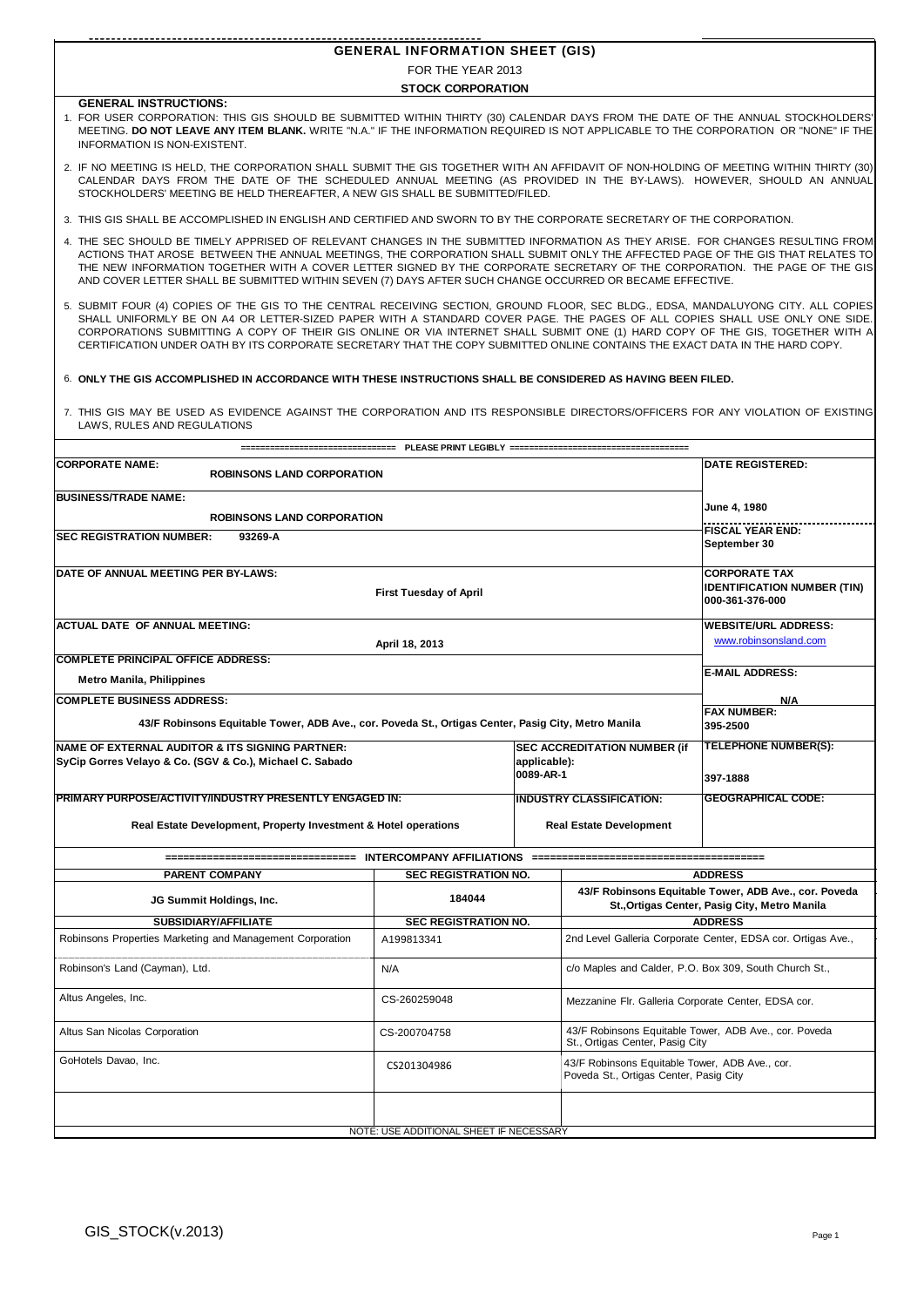| <b>GENERAL INFORMATION SHEET</b><br><b>STOCK CORPORATION</b><br>PLEASE PRINT LEGIBLY ==============                                                                                                                                                                                                                                                                                                                                         |                                                                                                                                                                                                                                                                                                                           |  |  |  |  |  |  |  |  |  |  |
|---------------------------------------------------------------------------------------------------------------------------------------------------------------------------------------------------------------------------------------------------------------------------------------------------------------------------------------------------------------------------------------------------------------------------------------------|---------------------------------------------------------------------------------------------------------------------------------------------------------------------------------------------------------------------------------------------------------------------------------------------------------------------------|--|--|--|--|--|--|--|--|--|--|
| <b>Corporate Name:</b>                                                                                                                                                                                                                                                                                                                                                                                                                      |                                                                                                                                                                                                                                                                                                                           |  |  |  |  |  |  |  |  |  |  |
| A. Is the Corporation a covered person under the Anti Money Laundering<br>Yes<br>No<br>Act (AMLA), as amended? (Rep. Acts. 9160/9164/10167/10365)                                                                                                                                                                                                                                                                                           |                                                                                                                                                                                                                                                                                                                           |  |  |  |  |  |  |  |  |  |  |
| Please check the appropriate box:                                                                                                                                                                                                                                                                                                                                                                                                           |                                                                                                                                                                                                                                                                                                                           |  |  |  |  |  |  |  |  |  |  |
| 1.                                                                                                                                                                                                                                                                                                                                                                                                                                          |                                                                                                                                                                                                                                                                                                                           |  |  |  |  |  |  |  |  |  |  |
| a. Banks<br>b. Offshore Banking Units<br>c. Quasi-Banks<br>d. Trust Entities                                                                                                                                                                                                                                                                                                                                                                | Jewelry dealers in precious metals, who, as a<br>$4. \Box$<br>business, trade in precious metals                                                                                                                                                                                                                          |  |  |  |  |  |  |  |  |  |  |
| e. Non-Stock Savings and Loan Associations<br>f. Pawnshops<br>g. Foreign Exchage Dealers<br>h. Money Changers<br>i. Remittance Agents<br>j. Electronic Money Issuers                                                                                                                                                                                                                                                                        | Jewelry dealers in precious stones, who, as a<br>5.<br>business, trade in precious stone                                                                                                                                                                                                                                  |  |  |  |  |  |  |  |  |  |  |
| k. Financial Institutions which Under Special Laws are subject to<br>Bangko Sentral ng Pilipinas' (BSP) supervision and/or<br>regulation, including their subsidiaries and affiliates.<br>2.                                                                                                                                                                                                                                                | Company service providers which, as a business,<br>6.<br>provide any of the following services to third parties:                                                                                                                                                                                                          |  |  |  |  |  |  |  |  |  |  |
| a. Insurance Companies<br>b. Insurance Agents<br>c. Insurance Brokers<br>d. Professional Reinsurers<br>e. Reinsurance Brokers                                                                                                                                                                                                                                                                                                               | a. acting as a formation agent of juridical persons<br>b. acting as (or arranging for another person to act as)<br>a director or corporate secretary of a company, a<br>partner of a partnership, or a similar position in                                                                                                |  |  |  |  |  |  |  |  |  |  |
| f. Holding Companies<br>g. Holding Company Systems<br>h. Pre-need Companies<br>i. Mutual Benefit Association<br>j. All Other Persons and entities supervised and/or regulated by<br>the Insurance Commission (IC)                                                                                                                                                                                                                           | relation to other juridical persons<br>c. providing a registered office, business address or<br>accommodation, correspondence or administrative<br>address for a company, a partnership or any other<br>legal person or arrangement                                                                                       |  |  |  |  |  |  |  |  |  |  |
| 3.<br>a. Securities Dealers<br>$\blacksquare$ b. Securities Brokers                                                                                                                                                                                                                                                                                                                                                                         | d. acting as (or arranging for another person to act as)<br>a nominee shareholder for another person                                                                                                                                                                                                                      |  |  |  |  |  |  |  |  |  |  |
| c. Securities Salesman                                                                                                                                                                                                                                                                                                                                                                                                                      | Persons who provide any of the following services:<br>7.                                                                                                                                                                                                                                                                  |  |  |  |  |  |  |  |  |  |  |
| d. Investment Houses<br>e. Investment Agents and Consultants<br>f. Trading Advisors<br>g. Other entities managing Securities or rendering similar services<br>h. Mutual Funds or Open-end Investment Companies<br>i. Close-end Investment Companies<br>j. Common Trust Funds or Issuers and other similar entities<br>k. Transfer Companies and other similar entities<br>1. Other entities administering or otherwise dealing in currency, | a. managing of client money, securities or other assets<br>b. management of bank, savings or securities<br>accounts<br>c. organization of contributions for the creation,<br>operation or management of companies<br>d. creation, operation or management of juridical<br>persons or arrangements, and buying and selling |  |  |  |  |  |  |  |  |  |  |
| commodities or financial derivatives based there on                                                                                                                                                                                                                                                                                                                                                                                         | business entities                                                                                                                                                                                                                                                                                                         |  |  |  |  |  |  |  |  |  |  |
| m. Entities administering of otherwise dealing in valuable objects                                                                                                                                                                                                                                                                                                                                                                          | None of the above<br>$8\Box$                                                                                                                                                                                                                                                                                              |  |  |  |  |  |  |  |  |  |  |
| n. Entities administering or otherwise dealing in cash Substitutes<br>and other similar monetary instruments or property supervised<br>and/or regulated by the Securities and Exchange Commission<br>(SEC)                                                                                                                                                                                                                                  | Describe nature of business:                                                                                                                                                                                                                                                                                              |  |  |  |  |  |  |  |  |  |  |
| B. Has the Corporation complied with the requirements on Customer Due Diligence<br>(CDD) or Know Your Customer (KYC), record-keeping, and submission of<br>Yes  <br>No<br>reports under the AMLA, as amended, since the last filing of its GIS?                                                                                                                                                                                             |                                                                                                                                                                                                                                                                                                                           |  |  |  |  |  |  |  |  |  |  |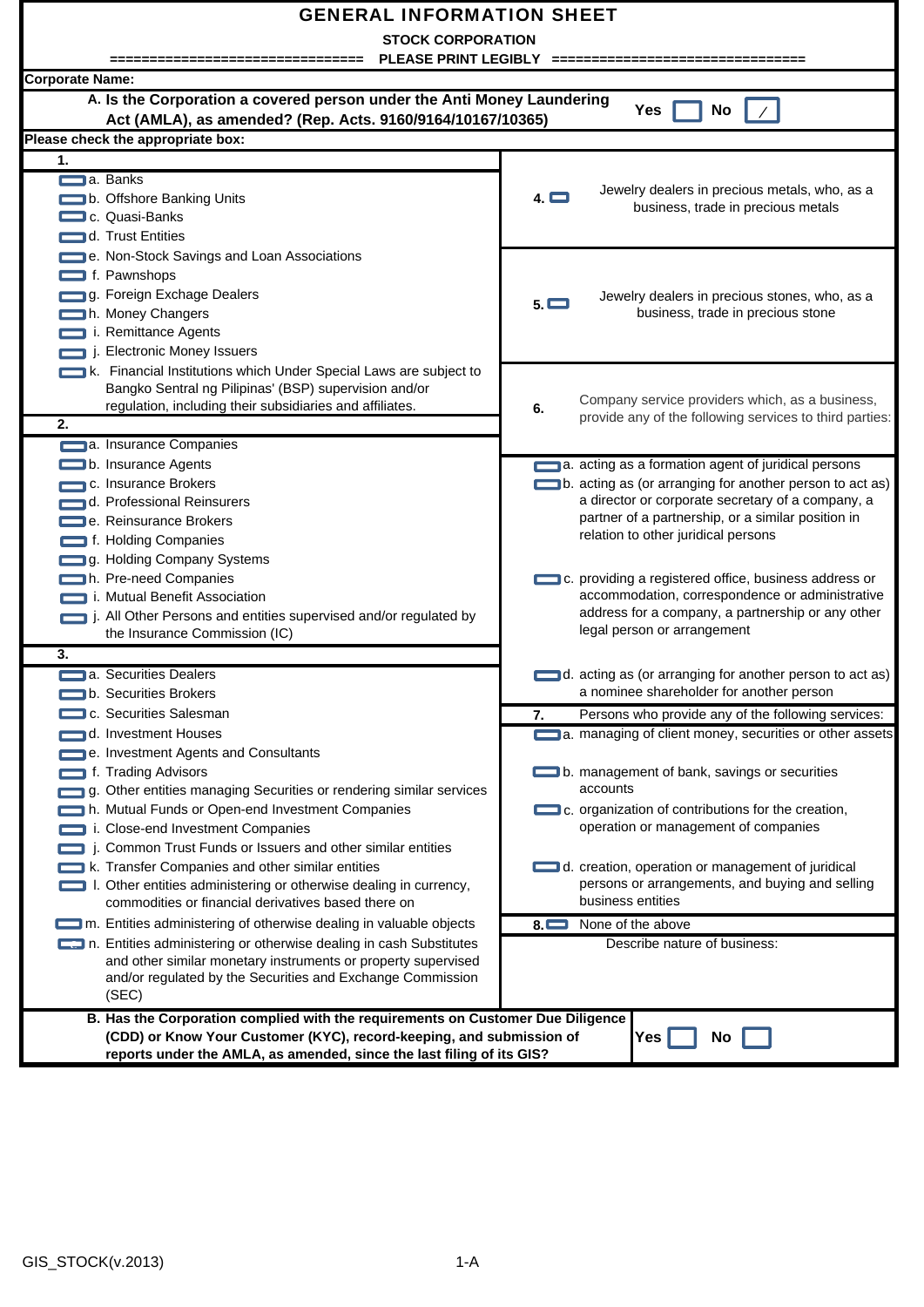STOCK CORPORATION **PLEASE PRINT LEGIBLY =** 

| <b>CORPORATE NAME: ROBINSONS LAND CORPORATION</b>     |                                    |                         |                                               |                                                                                        |                                   |                                 |                          |  |  |  |  |  |
|-------------------------------------------------------|------------------------------------|-------------------------|-----------------------------------------------|----------------------------------------------------------------------------------------|-----------------------------------|---------------------------------|--------------------------|--|--|--|--|--|
|                                                       |                                    |                         | <b>CAPITAL STRUCTURE as of April 18, 2013</b> |                                                                                        |                                   |                                 |                          |  |  |  |  |  |
| <b>AUTHORIZED CAPITAL STOCK</b>                       |                                    |                         |                                               |                                                                                        |                                   |                                 |                          |  |  |  |  |  |
|                                                       |                                    |                         |                                               |                                                                                        |                                   | <b>AMOUNT (PhP)</b>             |                          |  |  |  |  |  |
|                                                       |                                    | <b>TYPE OF SHARES *</b> | <b>NUMBER OF</b><br><b>SHARES</b>             | <b>PAR/STATED VALUE</b><br>(No. of shares X Par/Stated Value)                          |                                   |                                 |                          |  |  |  |  |  |
|                                                       |                                    | Common                  | 8,200,000,000                                 |                                                                                        | 1.00                              | 8,200,000,000.00                |                          |  |  |  |  |  |
|                                                       |                                    |                         |                                               |                                                                                        |                                   |                                 |                          |  |  |  |  |  |
|                                                       |                                    |                         |                                               |                                                                                        |                                   |                                 |                          |  |  |  |  |  |
|                                                       |                                    | <b>TOTAL</b>            | 8,200,000,000                                 |                                                                                        | <b>TOTAL</b><br>P                 | 8,200,000,000.00                |                          |  |  |  |  |  |
| <b>SUBSCRIBED CAPITAL</b>                             |                                    |                         |                                               |                                                                                        |                                   |                                 |                          |  |  |  |  |  |
| <b>FILIPINO</b>                                       | NO. OF<br>STOCK-<br><b>HOLDERS</b> | <b>TYPE OF SHARES *</b> | <b>NUMBER OF</b><br><b>SHARES</b>             | <b>NUMBER OF</b><br><b>SHARES IN</b><br><b>THE HANDS</b><br>OF THE<br><b>PUBLIC **</b> | <b>PAR/STATED</b><br><b>VALUE</b> | <b>AMOUNT (PhP)</b>             | % OF<br><b>OWNERSHIP</b> |  |  |  |  |  |
|                                                       | 1,133                              | Common                  | 3,016,941,644                                 | 503,084,576                                                                            | 1.00                              | 3,016,941,644.00                | 73.69%                   |  |  |  |  |  |
|                                                       |                                    |                         |                                               |                                                                                        |                                   |                                 |                          |  |  |  |  |  |
|                                                       |                                    |                         |                                               |                                                                                        |                                   |                                 |                          |  |  |  |  |  |
|                                                       |                                    | <b>TOTAL</b>            | 3,016,941,644 TOTAL                           |                                                                                        | TOTAL P                           | 3,016,941,644.00                | 73.69%                   |  |  |  |  |  |
| <b>FOREIGN</b><br>(INDICATE BY<br><b>NATIONALITY)</b> | NO. OF<br>STOCK-<br><b>HOLDERS</b> | <b>TYPE OF SHARES *</b> | <b>NUMBER OF</b><br><b>SHARES</b>             | <b>NUMBER OF</b><br><b>SHARES IN</b><br><b>THE HANDS</b><br>OF THE<br><b>PUBLIC **</b> | <b>PAR/STATED</b><br><b>VALUE</b> | <b>AMOUNT (PhP)</b>             | % OF<br><b>OWNERSHIP</b> |  |  |  |  |  |
| American                                              | 4                                  | Common                  | 75,818                                        | 75,818                                                                                 | 1.00                              | 75,818.00                       | 0.00%                    |  |  |  |  |  |
| <b>British</b>                                        | 2                                  | Common                  | 66,000                                        | 66,000                                                                                 | 1.00                              | 66,000.00                       | 0.00%                    |  |  |  |  |  |
| Canadian                                              |                                    | Common                  | 2,400                                         | 2,400                                                                                  | 1.00                              | 2,400.00                        | 0.00%                    |  |  |  |  |  |
| Indian                                                |                                    | Common                  | 18,675                                        | 18,675                                                                                 | 1.00                              | 18,675.00                       | 0.00%                    |  |  |  |  |  |
| Japanese                                              |                                    | Common                  | 60,000                                        | 60,000                                                                                 | 1.00                              | 60,000.00                       | 0.00%                    |  |  |  |  |  |
| Spanish                                               |                                    | Common                  | 14,400                                        | 14,400                                                                                 | 1.00                              | 14,400.00                       | $0.00\%$                 |  |  |  |  |  |
| Other Alien                                           | 8                                  | Common                  | 40,700                                        | 40,700                                                                                 | 1.00                              | 40,700.00                       | 0.00%                    |  |  |  |  |  |
| Non-Filipino                                          |                                    | Common                  | 1,076,611,048                                 | 1,076,611,048                                                                          | 1.00                              | 1,076,611,048.00                | 26.30%                   |  |  |  |  |  |
| Total                                                 | 19                                 |                         |                                               |                                                                                        |                                   |                                 |                          |  |  |  |  |  |
| Percentage of Foreign Equity:                         |                                    | <b>TOTAL</b>            | 1,076,889,041 TOTAL                           |                                                                                        | <b>TOTAL</b><br>P                 | 1,076,889,041.00                | 26.31%                   |  |  |  |  |  |
| <b>PAID-UP CAPITAL</b>                                |                                    |                         |                                               |                                                                                        | P<br><b>TOTAL SUBSCRIBED</b>      | 4,093,830,685.00                | 100.00%                  |  |  |  |  |  |
|                                                       |                                    |                         |                                               |                                                                                        |                                   |                                 |                          |  |  |  |  |  |
| <b>FILIPINO</b>                                       | NO. OF<br>STOCK-<br><b>HOLDERS</b> | <b>TYPE OF SHARES *</b> | <b>NUMBER OF</b><br><b>SHARES</b>             | <b>PAR/STATED VALUE</b>                                                                |                                   | <b>AMOUNT (PhP)</b>             | % OF<br><b>OWNERSHIP</b> |  |  |  |  |  |
|                                                       | 1,133                              | Common                  | 3,016,941,644                                 |                                                                                        | 1.00                              | 3,016,941,644.00<br>sististista | $73.69\%$                |  |  |  |  |  |
|                                                       |                                    |                         |                                               |                                                                                        |                                   |                                 |                          |  |  |  |  |  |
|                                                       |                                    | <b>TOTAL</b>            | 3,016,941,644                                 |                                                                                        | <b>TOTAL</b><br>P                 | 3,016,941,644.00                | 73.69%                   |  |  |  |  |  |
| <b>FOREIGN</b>                                        | NO. OF                             |                         | <b>NUMBER OF</b>                              |                                                                                        |                                   |                                 | % OF                     |  |  |  |  |  |
| <b>(INDICATE BY</b><br><b>NATIONALITY)</b>            | STOCK-<br><b>HOLDERS</b>           | <b>TYPE OF SHARES *</b> | <b>SHARES</b>                                 | <b>PAR/STATED VALUE</b>                                                                |                                   | <b>AMOUNT (PhP)</b>             | <b>OWNERSHIP</b>         |  |  |  |  |  |
| American                                              | 4                                  | Common                  | 75,818                                        |                                                                                        | 1.00                              | 75,818.00                       | 0.00%                    |  |  |  |  |  |
| <b>British</b>                                        |                                    | Common                  | 66,000                                        |                                                                                        | 1.00                              | 66,000.00                       | $0.00\%$                 |  |  |  |  |  |
| Canadian                                              |                                    | Common                  | 2,400                                         |                                                                                        | 1.00                              | 2,400.00                        | 0.00%                    |  |  |  |  |  |
| Indian                                                |                                    | Common                  | 18,675                                        |                                                                                        | 1.00                              | 18,675.00                       | 0.00%                    |  |  |  |  |  |
| Japanese                                              |                                    | Common                  | 60,000                                        |                                                                                        | 1.00                              | 60,000.00                       | 0.00%                    |  |  |  |  |  |
| Spanish                                               |                                    | Common                  | 14,400                                        |                                                                                        | 1.00<br>.                         | 14,400.00                       | 0.00%                    |  |  |  |  |  |
| Other Alien                                           | 8                                  | Common                  | 40,700                                        |                                                                                        | 1.00                              | 40,700.00                       | 0.00%                    |  |  |  |  |  |
| Non-Filipino<br>Total                                 | 1<br>19                            | Common                  | 1,076,611,048                                 |                                                                                        | 1.00                              | 1,076,611,048.00                | 26.30%                   |  |  |  |  |  |
|                                                       |                                    | <b>TOTAL</b>            | 1,076,889,041                                 |                                                                                        | <b>TOTAL</b><br>P                 | 1,076,889,041.00                | 26.31%                   |  |  |  |  |  |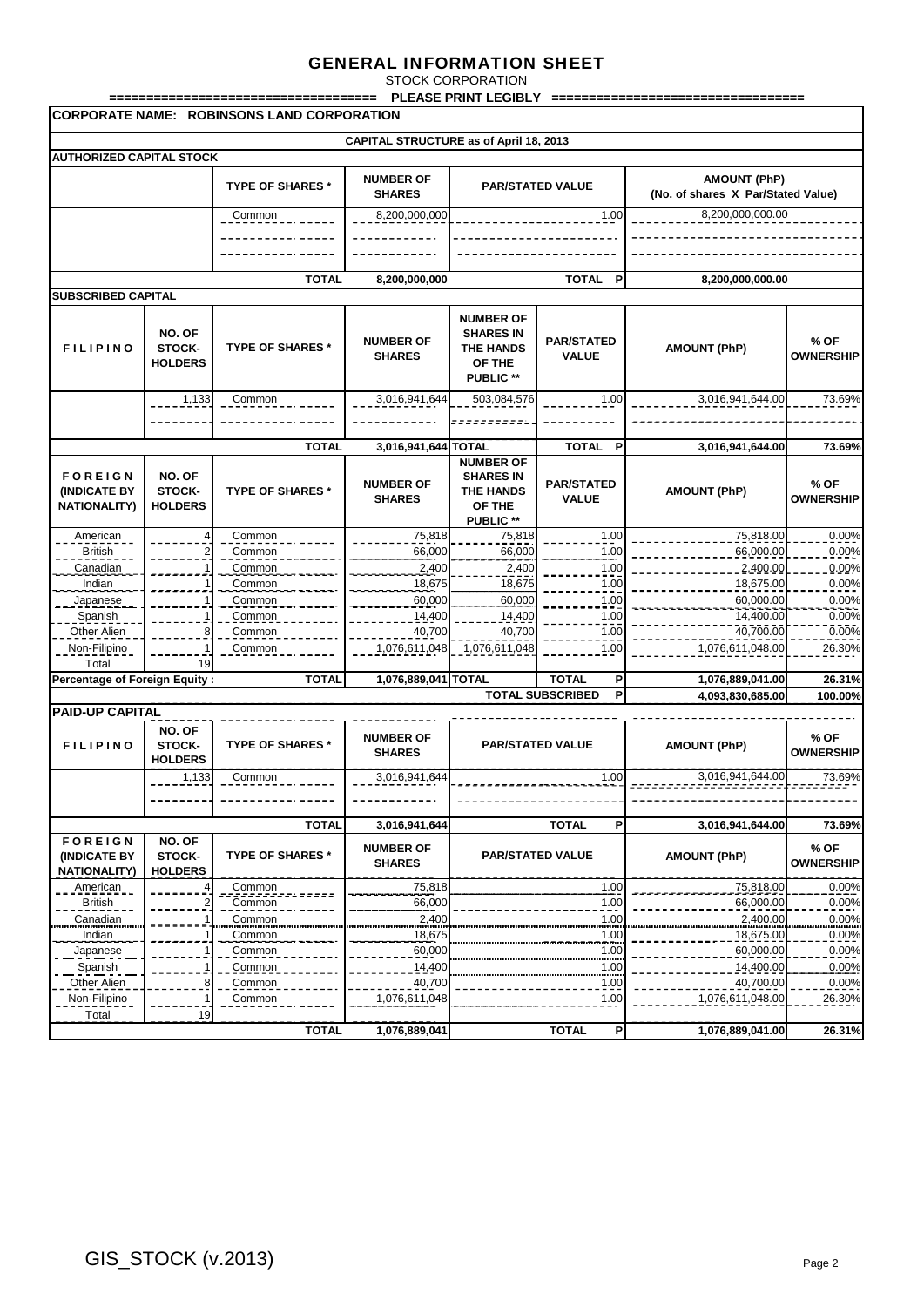STOCK CORPORATION **PLEASE PRINT LEGIBLY** 

| FLEAJE FRINT LEUIDL I<br><b>CORPORATE NAME: ROBINSONS LAND CORPORATION</b> |              |              |            |                               |                                                      |                      |                                                                               |  |  |  |  |
|----------------------------------------------------------------------------|--------------|--------------|------------|-------------------------------|------------------------------------------------------|----------------------|-------------------------------------------------------------------------------|--|--|--|--|
| DIRECTORS / OFFICERS (as of April 18, 2013)                                |              |              |            |                               |                                                      |                      |                                                                               |  |  |  |  |
| <b>NAME, NATIONALITY AND</b><br><b>CURRENT RESIDENTIAL ADDRESS</b>         | <b>INC'R</b> | <b>BOARD</b> | <b>SEX</b> | <b>STOCK</b><br><b>HOLDER</b> | <b>OFFICER</b>                                       | EXEC.<br><b>COMM</b> | <b>TAX IDENTIFICATION NO.</b><br>(TIN) FOR FILIPINOS AND<br><b>FOREIGNERS</b> |  |  |  |  |
| 1. John L. Gokongwei, Jr.<br>- Metro Manila                                | Y            | M            | M          | Ÿ                             | Chairman<br>Emeritus                                 | $C/M$ ,<br>A/M, N/M  | 124-294-226<br>Filipino                                                       |  |  |  |  |
| 2. James L. Go<br>- Metro Manila                                           | Y            | C            | M          | Υ                             | Chairman                                             | C/C, A/M,<br>N/C     | 124-294-200<br>Filipino                                                       |  |  |  |  |
| 3. Lance Y. Gokongwei<br>- Metro Manila                                    | Y            | M            | M          | Y                             | Vice-Chairman &<br><b>Chief Executive</b><br>Officer | C/M.<br>A/M, N/M     | 116-312-586<br>Filipino                                                       |  |  |  |  |
| 4. Frederick D. Go<br>- Metro Manila                                       | N            | M            | M          | Ÿ                             | President & Chief<br>Operating Officer               | N/A                  | 112-934-209<br>Filipino                                                       |  |  |  |  |
| 5. Patrick Henry C. Go<br>- Metro Manila                                   | N            | M            | M          | Y                             | N/A                                                  | N/A                  | 139-143-209<br>Filipino                                                       |  |  |  |  |
| 6. Johnson Robert G. Go, Jr.<br>- Metro Manila                             | N            | M            | M          | Y                             | N/A                                                  | $C/M$ .<br>A/M, N/M  | 112-197-201<br>Filipino                                                       |  |  |  |  |
| 7. Robina Y. Gokongwei-Pe<br>- Metro Manila                                | N            | M            | F          | Y                             | N/A                                                  | N/A                  | 139-634-860<br>Filipino                                                       |  |  |  |  |
| 8. Artemio V. Panganiban - Independent<br>- Metro Manila                   | N            | M            | M          | Y                             | N/A                                                  | N/A                  | 106-197-693<br>Filipino                                                       |  |  |  |  |
| 9. Roberto F. de Ocampo - Independent<br>- Metro Manila                    | N            | M            | M          | Υ                             | N/A                                                  | A/M, N/M             | 120-115-828<br>Filipino                                                       |  |  |  |  |
| 10. Emmanuel C. Rojas, Jr. - Independent<br>- Metro Manila                 | N            | M            | M          | Y                             | N/A                                                  | C/M, A/C             | 124-294-275<br>Filipino                                                       |  |  |  |  |
| 11. Constante T. Santos<br>- Metro Manila                                  | N            | N/A          | М          | N                             | Senior Vice<br>President                             | N/A                  | 116-312-918<br>Filipino                                                       |  |  |  |  |
| 12. Bach Johann M. Sebastian<br>- Metro Manila                             | N            | N/A          | М          | N                             | Senior Vice<br>President                             | N/A                  | 118-626-485<br>Filipino                                                       |  |  |  |  |
| 13. Rodolfo T. Malit<br>- Metro Manila                                     | N            | N/A          | M          | N                             | <b>First Vice</b><br>President                       | N/A                  | 116-313-169<br>Filipino                                                       |  |  |  |  |
| 14. Ma. Socorro Isabelle V. Aragon-Gobio<br>- Metro Manila                 | N            | N/A          | F          | N                             | <b>Senior Vice</b><br>President                      | N/A                  | 164-010-455<br>Filipino                                                       |  |  |  |  |
| 15. Elizabeth Kristine D. Gregorio<br>- Metro Manila                       | N            | N/A          | F          | N                             | General<br>Manager                                   | N/A                  | 163-262-990<br>Filipino                                                       |  |  |  |  |

INSTRUCTIONS:

FOR SEX COLUMN, PUT "F" FOR FEMALE, "M" FOR MALE.

FOR BOARD COLUMN, PUT "C" FOR CHAIRMAN, "M" FOR MEMBER, "I" FOR INDEPENDENT DIRECTOR.

FOR INC'R COLUMN, PUT "Y" IF AN INCORPORATOR, "N" IF NOT.

FOR STOCKHOLDER COLUMN, PUT "Y" IF A STOCKHOLDER, "N" IF NOT.

FOR OFFICER COLUMN, INDICATE PARTICULAR POSITION IF AN OFFICER, FROM VP UP INCLUDING THE POSITION OF THE TREASURER,

SECRETARY, COMPLIANCE OFFICER AND/OR ASSOCIATED PERSON.

 FOR EXECUTIVE COMMITTEE, INDICATE "C" IF MEMBER OF THE COMPENSATION COMMITTEE; "A" FOR AUDIT COMMITTEE; "N" FOR NOMINATION AND ELECTION COMMITTEE. ADDITIONALLY WRITE "C" AFTER SLASH IF CHAIRMAN AND "M" IF MEMBER.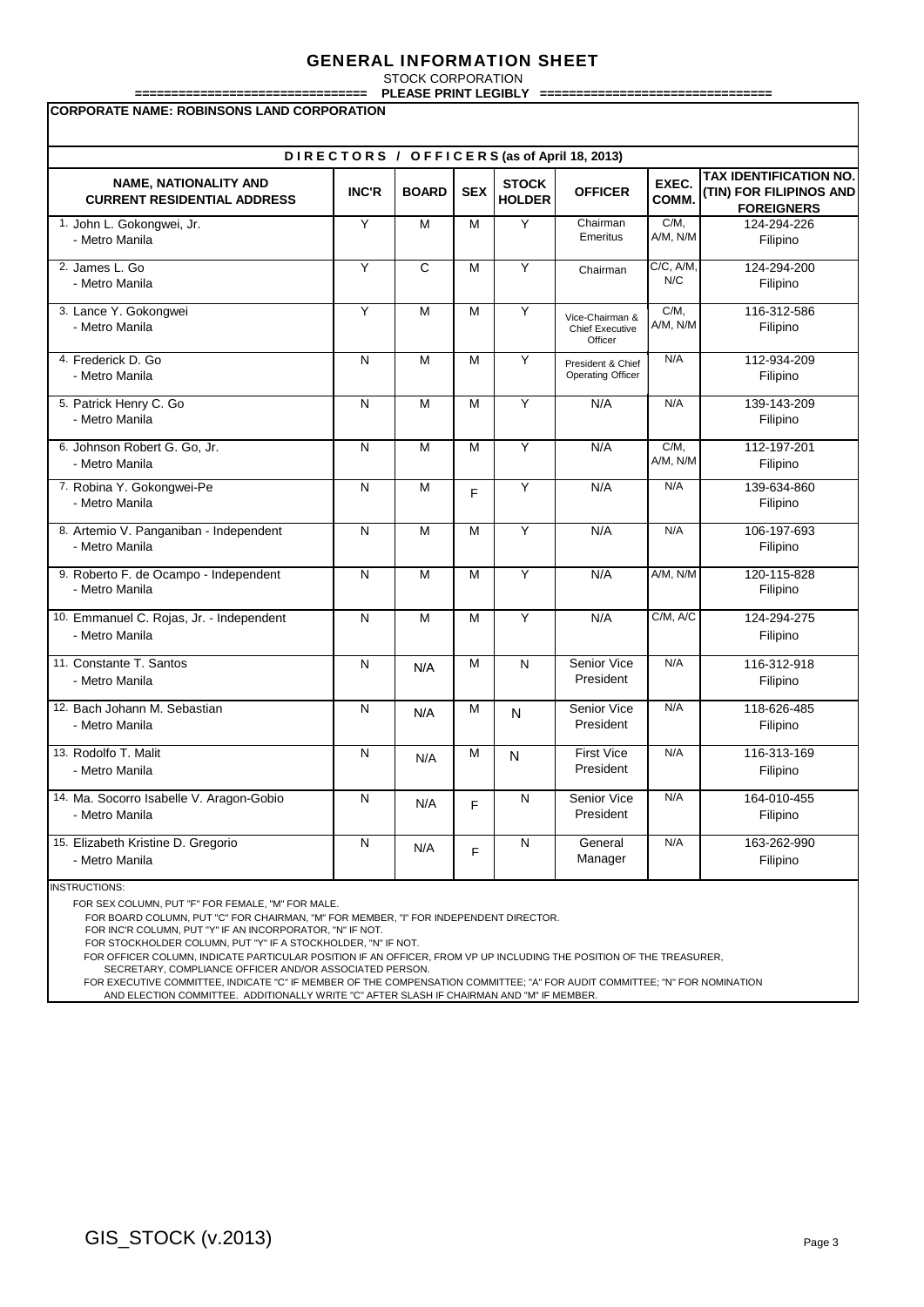STOCK CORPORATION

#### **================================ PLEASE PRINT LEGIBLY ================================**

|    | <b>CORPORATE NAME: ROBINSONS LAND CORPORATION</b>                  |                |              |            |                               |                    |                |                                                                                                   |  |  |  |  |  |  |
|----|--------------------------------------------------------------------|----------------|--------------|------------|-------------------------------|--------------------|----------------|---------------------------------------------------------------------------------------------------|--|--|--|--|--|--|
|    | DIRECTORS / OFFICERS (as of April 18, 2013)                        |                |              |            |                               |                    |                |                                                                                                   |  |  |  |  |  |  |
|    | <b>NAME, NATIONALITY AND</b><br><b>CURRENT RESIDENTIAL ADDRESS</b> | <b>INC'R</b>   | <b>BOARD</b> | <b>SEX</b> | <b>STOCK</b><br><b>HOLDER</b> | <b>OFFICER</b>     | EXEC.<br>COMM. | <b>TAX</b><br><b>IDENTIFICATION</b><br>NO. (TIN) FOR<br><b>FILIPINOS AND</b><br><b>FOREIGNERS</b> |  |  |  |  |  |  |
| 16 | Arlene G. Magtibay<br>- Metro Manila                               | N              | N/A          | E          | N                             | General<br>Manager | N/A            | 806-950-813<br>Filipino                                                                           |  |  |  |  |  |  |
| 17 | Abigail Joan R. Cosico<br>- Metro Manila                           | N              | N/A          | F          | N                             | General<br>Manager | N/A            | 170-573-675<br>Filipino                                                                           |  |  |  |  |  |  |
| 18 | Henry L. Yap<br>- Metro<br>Manila                                  | $\overline{N}$ | N/A          | M          | N                             | General<br>Manager | N/A            | 127-588-511<br>Filipino                                                                           |  |  |  |  |  |  |
| 19 | Corazon L. Ang Ley<br>- Metro Manila                               | N              | N/A          | F          | N                             | General<br>Manager | N/A            | 103-041-296<br>Filipino                                                                           |  |  |  |  |  |  |
| 20 | Manuel D. Deus, Jr.<br>- Metro Manila                              | N              | N/A          | M          | N                             | Vice<br>President  | N/A            | 127-597-377<br>Filipino                                                                           |  |  |  |  |  |  |
| 21 | Constantino C. Felipe<br>- Metro Manila                            | N              | N/A          | M          | N                             | Vice<br>President  | N/A            | 140-947-120<br>Filipino                                                                           |  |  |  |  |  |  |
| 22 | Emmanuel G. Arce<br>- Metro Manila                                 | N              | N/A          | M          | N                             | Vice<br>President  | N/A            | 153-369-870<br>Filipino                                                                           |  |  |  |  |  |  |
| 23 | Winifred G. Maranan<br>- Metro Manila                              | N              | N/A          | M          | N                             | Vice<br>President  | N/A            | 909-753-168<br>Filipino                                                                           |  |  |  |  |  |  |
| 24 | Thomas Lee O<br>- Metro Manila                                     | N              | N/A          | M          | N                             | Vice<br>President  | N/A            | 143-736-609<br>Filipino                                                                           |  |  |  |  |  |  |
| 25 | Kerwin Max S. Tan<br>- Metro Manila                                | N              | N/A          | M          | N                             | Vice<br>President  | N/A            | 169-981-320<br>Filipino                                                                           |  |  |  |  |  |  |
| 26 | Anicio G. Villianueva<br>- Metro Manila                            | N              | N/A          | M          | N                             | Vice<br>President  | N/A            | 121-854-847<br>Filipino                                                                           |  |  |  |  |  |  |
| 27 | Mary Maylanie Precilla<br>- Metro Manila                           | N              | N/A          | F          | N                             | Vice<br>President  | N/A            | 168-521-987<br>Filipino                                                                           |  |  |  |  |  |  |
| 28 | Honorio Almeida, Jr.<br>- Metro Manila                             | N              | N/A          | M          | N                             | Vice<br>President  | N/A            | 132-633-653<br>Filipino                                                                           |  |  |  |  |  |  |
| 29 | Cecile Pascual<br>- Metro Manila                                   | N              | N/A          | F          | Ν                             | Vice<br>President  | N/A            | 121-851-206<br>Filipino                                                                           |  |  |  |  |  |  |

INSTRUCTIONS:

FOR SEX COLUMN, PUT "F" FOR FEMALE, "M" FOR MALE.

FOR BOARD COLUMN, PUT "C" FOR CHAIRMAN, "M" FOR MEMBER, "I" FOR INDEPENDENT DIRECTOR.

FOR INC'R COLUMN, PUT "Y" IF AN INCORPORATOR, "N" IF NOT.

FOR STOCKHOLDER COLUMN, PUT "Y" IF A STOCKHOLDER, "N" IF NOT.

FOR OFFICER COLUMN, INDICATE PARTICULAR POSITION IF AN OFFICER, FROM VP UP INCLUDING THE POSITION OF THE TREASURER,

SECRETARY, COMPLIANCE OFFICER AND/OR ASSOCIATED PERSON.

 FOR EXECUTIVE COMMITTEE, INDICATE "C" IF MEMBER OF THE COMPENSATION COMMITTEE; "A" FOR AUDIT COMMITTEE; "N" FOR NOMINATION AND ELECTION COMMITTEE. ADDITIONALLY WRITE "C" AFTER SLASH IF CHAIRMAN AND "M" IF MEMBER.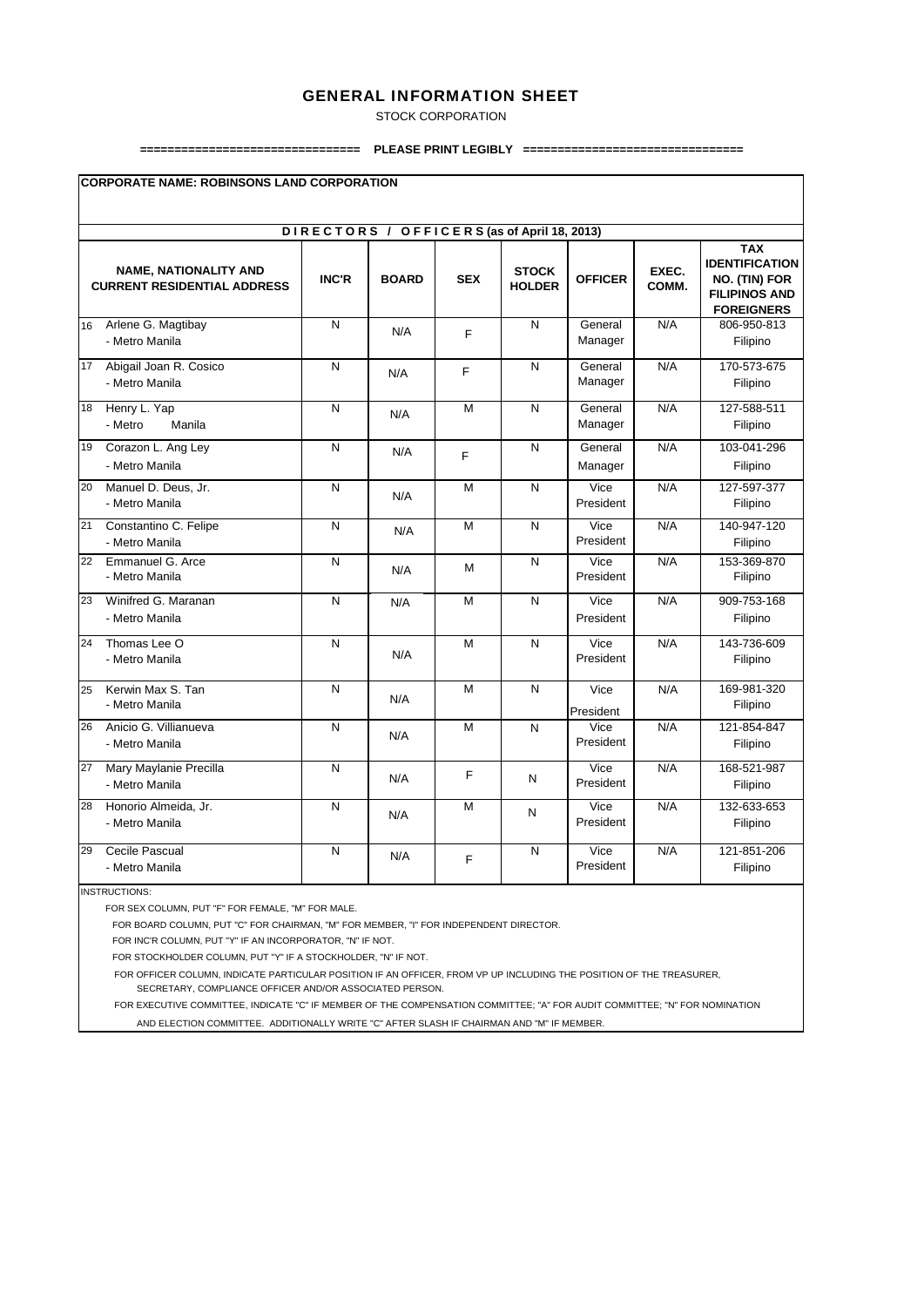STOCK CORPORATION

#### **================================ PLEASE PRINT LEGIBLY ================================**

| DIRECTORS / OFFICERS (as of April 18, 2013)                        |              |              |            |                               |                        |                |                                                                    |  |  |  |  |
|--------------------------------------------------------------------|--------------|--------------|------------|-------------------------------|------------------------|----------------|--------------------------------------------------------------------|--|--|--|--|
| <b>NAME, NATIONALITY AND</b><br><b>CURRENT RESIDENTIAL ADDRESS</b> | <b>INC'R</b> | <b>BOARD</b> | <b>SEX</b> | <b>STOCK</b><br><b>HOLDER</b> | <b>OFFICER</b>         | EXEC.<br>COMM. | <b>TAX IDENTIFICATION</b><br>NO. (TIN) FOR<br><b>FILIPINOS AND</b> |  |  |  |  |
| 30<br>Lourdes T. Alano<br>- Metro Manila                           | N            | N/A          | F          | N                             | Vice President         | N/A            | 121-853-888<br>Filipino                                            |  |  |  |  |
| 31<br>Teresita H. Vasay<br>- Metro Manila                          | N            | N/A          | F          | N                             | Treasurer              | N/A            | 121-859-474<br>Filipino                                            |  |  |  |  |
| Rosalinda F. Rivera<br>32<br>- Metro Manila                        | N            | N/A          | F          | N                             | Corporate<br>Secretary | N/A            | 185-543-392<br>Filipino                                            |  |  |  |  |

INSTRUCTIONS:

FOR SEX COLUMN, PUT "F" FOR FEMALE, "M" FOR MALE.

FOR BOARD COLUMN, PUT "C" FOR CHAIRMAN, "M" FOR MEMBER, "I" FOR INDEPENDENT DIRECTOR.

FOR INC'R COLUMN, PUT "Y" IF AN INCORPORATOR, "N" IF NOT.

FOR STOCKHOLDER COLUMN, PUT "Y" IF A STOCKHOLDER, "N" IF NOT.

FOR OFFICER COLUMN, INDICATE PARTICULAR POSITION IF AN OFFICER, FROM VP UP INCLUDING THE POSITION OF THE TREASURER, SECRETARY, COMPLIANCE OFFICER AND/OR ASSOCIATED PERSON.

 FOR EXECUTIVE COMMITTEE, INDICATE "C" IF MEMBER OF THE COMPENSATION COMMITTEE; "A" FOR AUDIT COMMITTEE; "N" FOR NOMINATION AND ELECTION COMMITTEE. ADDITIONALLY WRITE "C" AFTER SLASH IF CHAIRMAN AND "M" IF MEMBER.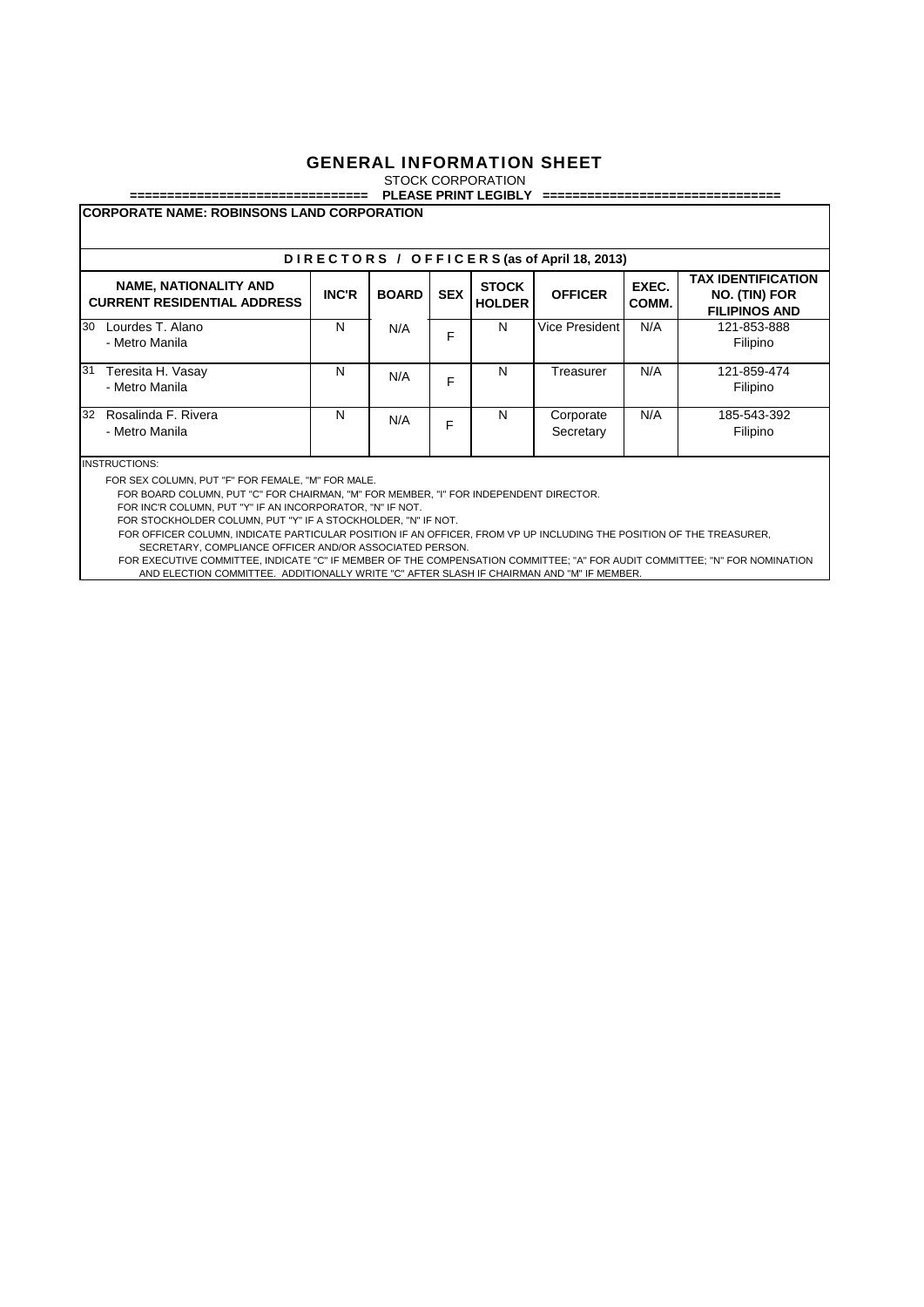STOCK CORPORATION

| =================================<br><b>CORPORATE NAME: ROBINSONS LAND CORPORATION</b>                                                                                                                                                              |              | PLEASE PRINT LEGIBLY             |                                        |                                      | ==================================                                                |                                              |
|-----------------------------------------------------------------------------------------------------------------------------------------------------------------------------------------------------------------------------------------------------|--------------|----------------------------------|----------------------------------------|--------------------------------------|-----------------------------------------------------------------------------------|----------------------------------------------|
| TOTAL NUMBER OF STOCKHOLDERS:                                                                                                                                                                                                                       |              | 1,152<br>(as of April 18, 2013)  |                                        |                                      | NO. OF STOCKHOLDERS WITH 100 OR MORE SHARES EACH:<br>1,130 (as of April 18, 2013) |                                              |
| TOTAL ASSETS BASED ON LATEST AUDITED FINANCIAL STATEMENTS: P70,646,747,635 (as of September 30, 2012)                                                                                                                                               |              |                                  |                                        |                                      |                                                                                   |                                              |
|                                                                                                                                                                                                                                                     |              | <b>STOCKHOLDER'S INFORMATION</b> |                                        |                                      |                                                                                   |                                              |
|                                                                                                                                                                                                                                                     |              |                                  | <b>SHARES SUBSCRIBED</b>               |                                      |                                                                                   |                                              |
| <b>NAME, NATIONALITY AND</b>                                                                                                                                                                                                                        |              |                                  |                                        |                                      | <b>AMOUNT PAID</b>                                                                | TAX IDENTIFICATION NO.                       |
| <b>CURRENT RESIDENTIAL ADDRESS</b>                                                                                                                                                                                                                  | <b>TYPE</b>  | <b>NUMBER</b>                    | <b>AMOUNT</b><br>(PhP)                 | % OF<br><b>OWNER-</b><br><b>SHIP</b> | (PhP)                                                                             | (TIN) FOR FILIPINOS AND<br><b>FOREIGNERS</b> |
| 1. JG Summit Holdings, Inc.                                                                                                                                                                                                                         | Common       | 2,496,114,787                    | 2,496,114,787.00                       | 60.97%                               | 2,496,114,787.00                                                                  | 000-775-860                                  |
| Filipino                                                                                                                                                                                                                                            |              |                                  |                                        |                                      |                                                                                   |                                              |
| 43/F Robinsons Equitable Tower, ADB Ave., cor.<br>Poveda St., Ortigas Center, Pasig City                                                                                                                                                            | <b>TOTAL</b> | 2,496,114,787                    | 2,496,114,787.00                       |                                      |                                                                                   |                                              |
| 2. PCD Nominee Corporation                                                                                                                                                                                                                          | Common       | 1,076,611,048                    | 1,076,611,048.00                       | 26.30%                               | 1,076,611,048.00                                                                  | 004-774-849                                  |
| (Non-Filipino)                                                                                                                                                                                                                                      |              |                                  |                                        |                                      |                                                                                   |                                              |
| 37/F the Enterprise Center Tower 1, cor.                                                                                                                                                                                                            |              |                                  |                                        |                                      |                                                                                   |                                              |
| Paseo de Roxas, Ayala Avenue,<br>Makati City                                                                                                                                                                                                        | <b>TOTAL</b> | 1,076,611,048                    | 1,076,611,048.00                       |                                      |                                                                                   |                                              |
| 3. PCD Nominee Corporation                                                                                                                                                                                                                          | Common       | 486,419,766                      | 486.419.766.00                         | 11.88%                               | 486.419.766.00                                                                    | 004-774-849                                  |
| (Filipino)                                                                                                                                                                                                                                          |              |                                  |                                        |                                      |                                                                                   |                                              |
| 37/F the Enterprise Center Tower 1, cor.<br>Paseo de Roxas, Ayala Avenue,                                                                                                                                                                           |              |                                  |                                        |                                      |                                                                                   |                                              |
| Makati City                                                                                                                                                                                                                                         | <b>TOTAL</b> | 486,419,766                      | 486,419,766.00                         |                                      |                                                                                   |                                              |
| 4. Elizabeth Yu                                                                                                                                                                                                                                     | Common       | 8,737,200                        | 8,737,200.00                           | 0.21%                                | 8,737,200.00                                                                      | 139-634-878                                  |
| Filipino                                                                                                                                                                                                                                            |              |                                  |                                        |                                      |                                                                                   |                                              |
| 517 Buendia Avenue Ext., Makati, Metro Manila                                                                                                                                                                                                       |              |                                  |                                        |                                      |                                                                                   |                                              |
|                                                                                                                                                                                                                                                     | <b>TOTAL</b> | 8,737,200                        | 8,737,200.00                           |                                      |                                                                                   |                                              |
| 5. John Gokongwei, Jr.                                                                                                                                                                                                                              | Common       | 8,124,721                        | 8,124,721.00                           | 0.20%                                | 8,124,721.00                                                                      | 124-294-226                                  |
| Filipino                                                                                                                                                                                                                                            |              |                                  |                                        |                                      |                                                                                   |                                              |
| 44/F Robinsons Equitable Tower, ADB Avenue<br>corner Poveda St., Ortigas Center, Pasig City                                                                                                                                                         |              |                                  |                                        |                                      |                                                                                   |                                              |
|                                                                                                                                                                                                                                                     | <b>TOTAL</b> | 8,124,721                        | 8,124,721.00                           |                                      |                                                                                   |                                              |
| 6. Cebu Liberty Lumber                                                                                                                                                                                                                              | Common       | 2,203,200                        | 2,203,200.00                           | 0.05%                                | 2,203,200.00                                                                      | 000-310-746-000                              |
| Filipino                                                                                                                                                                                                                                            |              |                                  |                                        |                                      |                                                                                   |                                              |
| 173 M.J. Cuenco Avenue, Cebu City                                                                                                                                                                                                                   |              |                                  |                                        |                                      |                                                                                   |                                              |
|                                                                                                                                                                                                                                                     | <b>TOTAL</b> | 2,203,200                        | 2,203,200.00                           |                                      |                                                                                   |                                              |
| 7. James L. Go                                                                                                                                                                                                                                      | Common       | 1,685,994                        | 1,685,994.00                           | 0.04%                                | 1,685,994.00                                                                      | 124-294-200                                  |
| Filipino                                                                                                                                                                                                                                            |              |                                  |                                        |                                      |                                                                                   |                                              |
| 43/F Robinsons Equitable Tower, ADB Avenue<br>corner Poveda St., Ortigas Center, Pasig City                                                                                                                                                         | <b>TOTAL</b> | 1,685,994                        | 1,685,994.00                           |                                      |                                                                                   |                                              |
| <b>TOTAL AMOUNT OF SUBSCRIBED CAPITAL</b>                                                                                                                                                                                                           |              |                                  |                                        |                                      |                                                                                   |                                              |
|                                                                                                                                                                                                                                                     |              |                                  | <b>TOTAL AMOUNT OF PAID-UP CAPITAL</b> |                                      |                                                                                   |                                              |
| Note: Out of the PCD Nominee Corporation, The Hongkong and Shanghai Banking Corp.Ltd.-Clients Acct. holds for various trust accounts 706,885,704 shares representing 17.27% of the Corporation's<br>outstanding capital stock as of April 18, 2013. |              |                                  |                                        |                                      |                                                                                   |                                              |
| INSTRUCTION: SPECIFY THE TOP 20 STOCKHOLDERS AND INDICATE THE REST AS OTHERS                                                                                                                                                                        |              |                                  |                                        |                                      |                                                                                   |                                              |

*Note: For PDTC Nominee included in the list, please indicate further the beneficial owners owning more than 5% of any class of the company's voting securities. Attach separate sheet, if necessary.*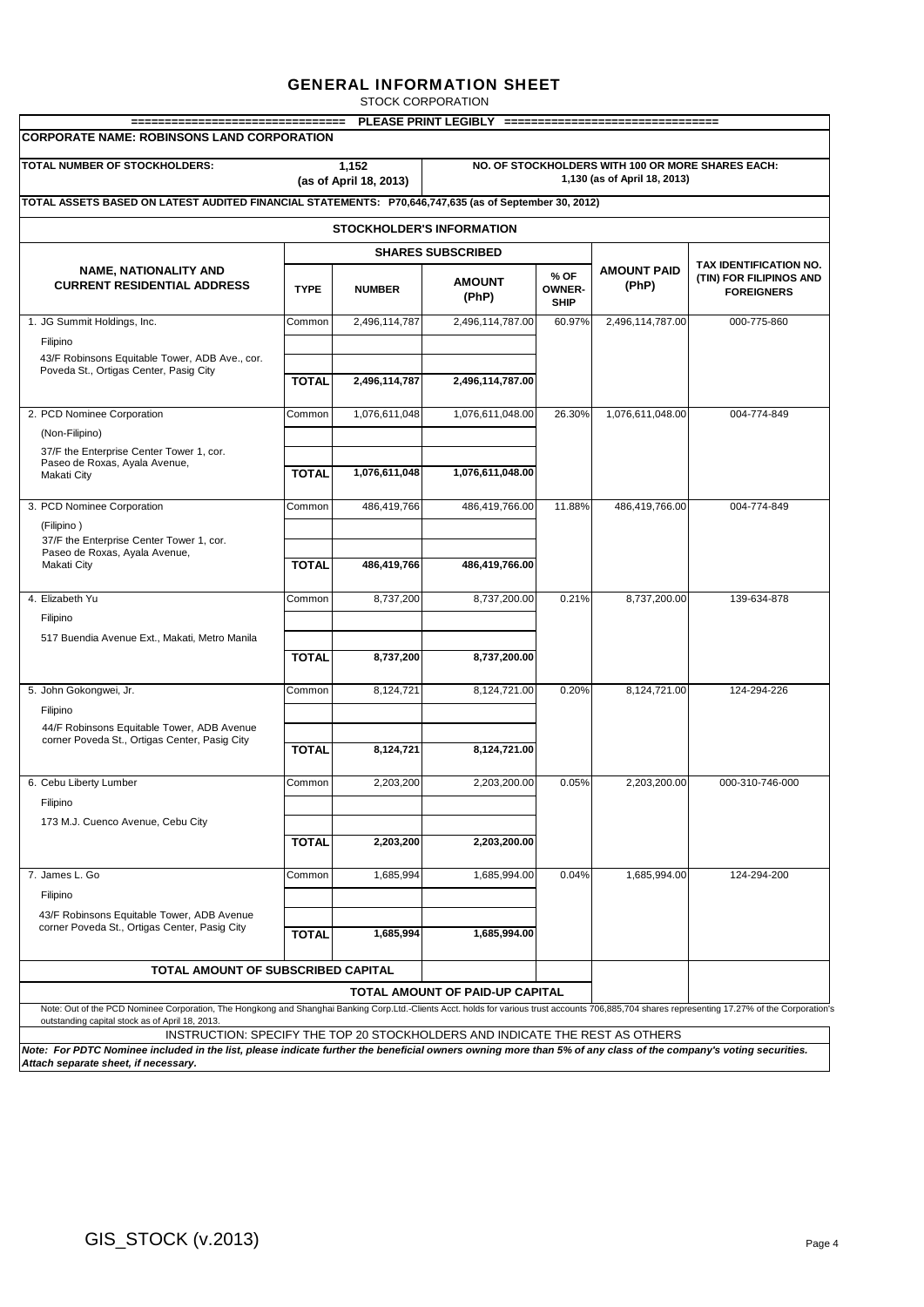STOCK CORPORATION

| TOTAL NUMBER OF STOCKHOLDERS:                                                                                  |              | NO. OF STOCKHOLDERS WITH 100 OR MORE SHARES EACH:<br>1,130 (as of April 18, 2013) |                                                  |                                                                        |            |             |
|----------------------------------------------------------------------------------------------------------------|--------------|-----------------------------------------------------------------------------------|--------------------------------------------------|------------------------------------------------------------------------|------------|-------------|
| TOTAL ASSETS BASED ON LATEST AUDITED FS: P70,646,747,635 (as of September 30, 2012)                            |              |                                                                                   | STOCKHOLDER'S INFORMATION (as of April 18, 2013) |                                                                        |            |             |
|                                                                                                                |              | <b>SHARES SUBSCRIBED</b>                                                          |                                                  |                                                                        |            |             |
| <b>NAME, NATIONALITY AND</b><br><b>CURRENT RESIDENTIAL ADDRESS</b>                                             | <b>TYPE</b>  | <b>NUMBER</b>                                                                     | <b>AMOUNT PAID</b><br>(PhP)                      | TAX IDENTIFICATION NO.<br>(TIN) FOR FILIPINOS AND<br><b>FOREIGNERS</b> |            |             |
| 8.<br>Elizabeth Y. Gokongwei &/or John Gokongwei, Jr.<br>Filipino                                              | Common       | 988,000                                                                           | 988.000.00                                       | <b>SHIP</b><br>0.02%                                                   | 988,000.00 | 139-634-878 |
| 43/F Robinsons Equitable Tower, ADB Ave., cor.<br>Poveda St., Ortigas Center, Pasig City                       | <b>TOTAL</b> | 988,000                                                                           | 988,000.00                                       |                                                                        |            |             |
| Quality Investments & Sec Corp<br>9.<br>Filipino<br>Suite 1602, Tytana Plaza Bldg. Oriente St. cor.            | Common       | 903,000                                                                           | 903,000.00                                       | 0.02%                                                                  | 903,000.00 | 000-333-614 |
| Plaza Lorenzo, Binondo, Manila                                                                                 | <b>TOTAL</b> | 903,000                                                                           | 903,000.00                                       |                                                                        |            |             |
| 10. Alberto Mendoza &/or Jeanie Mendoza<br>Filipino<br>1145 Aguilar Street,                                    | Common       | 532,800                                                                           | 532,800.00                                       | 0.01%                                                                  | 532,800.00 | 139-569-952 |
| Sta Cruz, Manila                                                                                               | <b>TOTAL</b> | 532,800                                                                           | 532.800.00                                       |                                                                        |            |             |
| 11 Elizabeth Yu Gokongwei<br>Filipino                                                                          | Common       | 499,500                                                                           | 499,500.00                                       | 0.01%                                                                  | 499,500.00 | 139-634-878 |
| c/o Gokongwei Brothers Foundation<br>44/F Robinsons Equitable Tower, ADB Avenue cor.<br>Poveda St., Pasig City | <b>TOTAL</b> | 499,500                                                                           | 499,500.00                                       |                                                                        |            |             |
| 12. Robina Yu Gokongwei<br>Filipino                                                                            | Common       | 360,000                                                                           | 360,000.00                                       | 0.01%                                                                  | 360,000.00 | 139-634-860 |
| 517 Buendia Ave. Ext., 1200 Makati, Metro Manila                                                               | <b>TOTAL</b> | 360,000                                                                           | 360,000.00                                       |                                                                        |            |             |
| 13. Frederick Dy Go<br>Filipino                                                                                | Common       | 337,501                                                                           | 337,501.00                                       | 0.01%                                                                  | 337,501.00 | 112-934-209 |
| 43/F Robinsons Equitable Tower, ADB Ave., cor.<br>Poveda St., Ortigas Center, Pasig City                       | <b>TOTAL</b> | 337,501                                                                           | 337,501.00                                       |                                                                        |            |             |
| 14. Samuel C. Uv<br>Filipino                                                                                   | Common       | 324,000                                                                           | 324,000.00                                       | 0.01%                                                                  | 324,000.00 | 105-313-197 |
| c/o Dimdi Center<br>Asaje II Bldg., San Pedro St., Davao City, 8000                                            | <b>TOTAL</b> | 324,000                                                                           | 324,000.00                                       |                                                                        |            |             |
| TOTAL AMOUNT OF SUBSCRIBED CAPITAL                                                                             |              |                                                                                   |                                                  |                                                                        |            |             |
|                                                                                                                |              |                                                                                   | TOTAL AMOUNT OF PAID-UP CAPITAL                  |                                                                        |            |             |
| INSTRUCTION: SPECIFY THE TOP 20 STOCKHOLDERS AND INDICATE THE REST AS OTHERS                                   |              |                                                                                   |                                                  |                                                                        |            |             |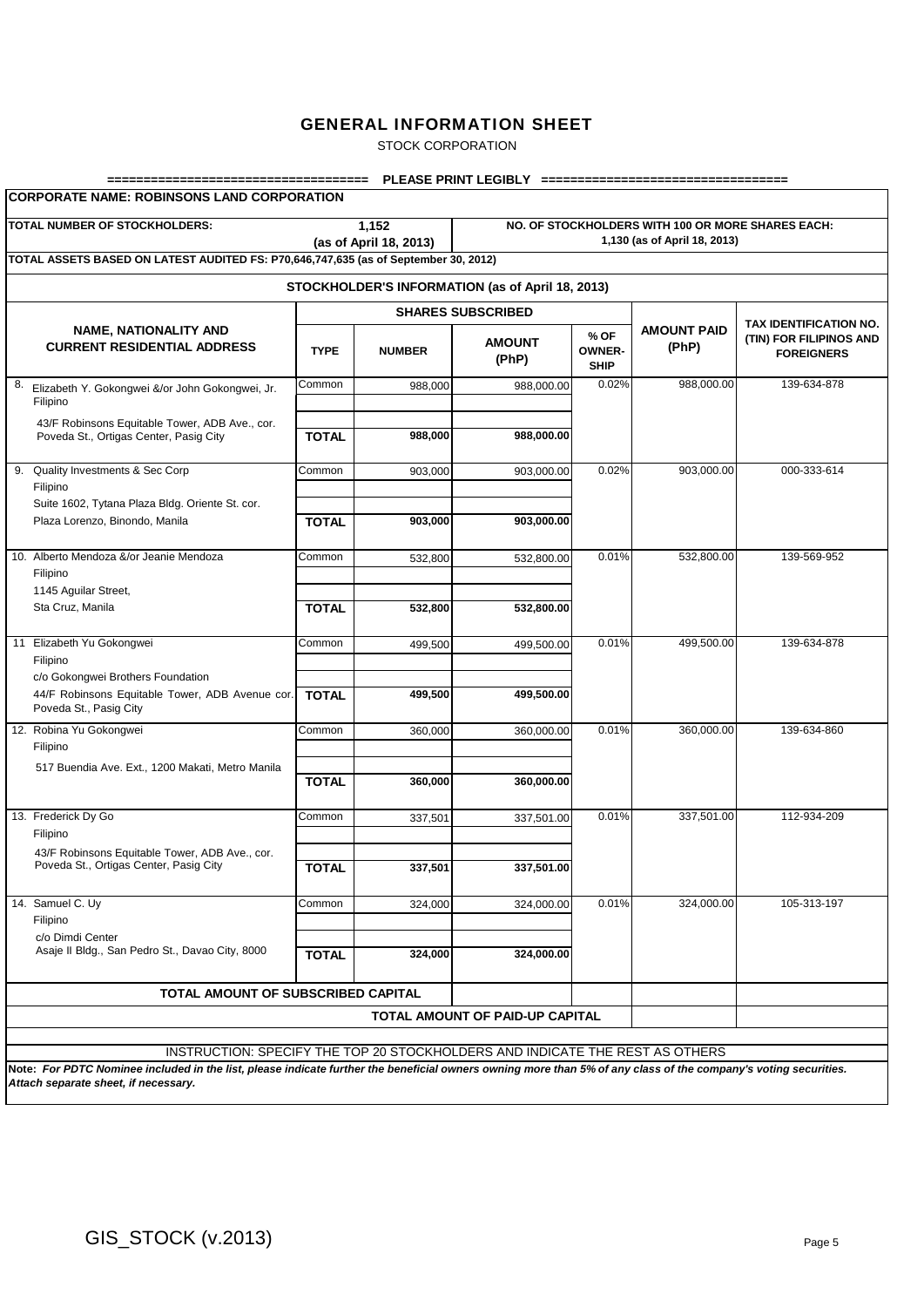| <b>TOTAL NUMBER OF STOCKHOLDERS:</b>                                                     |              | 1,152<br>(as of April 18, 2013) |                                 |                               | NO. OF STOCKHOLDERS WITH 100 OR MORE SHARES EACH:<br>1,130 (as of April 18, 2013) |                                              |  |  |  |  |  |
|------------------------------------------------------------------------------------------|--------------|---------------------------------|---------------------------------|-------------------------------|-----------------------------------------------------------------------------------|----------------------------------------------|--|--|--|--|--|
| TOTAL ASSETS BASED ON LATEST AUDITED FS: P70,646,747,635 (as of September 30, 2012)      |              |                                 |                                 |                               |                                                                                   |                                              |  |  |  |  |  |
| <b>STOCKHOLDER'S INFORMATION</b>                                                         |              |                                 |                                 |                               |                                                                                   |                                              |  |  |  |  |  |
|                                                                                          |              |                                 | <b>SHARES SUBSCRIBED</b>        |                               | <b>AMOUNT PAID</b>                                                                | TAX IDENTIFICATION NO.                       |  |  |  |  |  |
| <b>NAME, NATIONALITY AND</b><br><b>CURRENT RESIDENTIAL ADDRESS</b>                       | <b>TYPE</b>  | <b>NUMBER</b>                   | <b>AMOUNT</b><br>(PhP)          | % OF<br>OWNER-<br><b>SHIP</b> | (PhP)                                                                             | (TIN) FOR FILIPINOS AND<br><b>FOREIGNERS</b> |  |  |  |  |  |
| 15 John L. Gokongwei, Jr.                                                                | Common       | 300.000                         | 300,000.00                      | 0.01%                         | 300,000.00                                                                        | 124-294-226                                  |  |  |  |  |  |
| Filipino                                                                                 |              |                                 |                                 |                               |                                                                                   |                                              |  |  |  |  |  |
| 43/F Robinsons Equitable Tower, ADB Ave., cor.<br>Poveda St., Ortigas Center, Pasig City | <b>TOTAL</b> | 300,000                         | 300,000.00                      |                               |                                                                                   |                                              |  |  |  |  |  |
| 16. Ong Tiong                                                                            | Common       | 204,996                         | 204,996.00                      | 0.01%                         | 204,996.00                                                                        | 102-201-631                                  |  |  |  |  |  |
| Filipino                                                                                 |              |                                 |                                 |                               |                                                                                   |                                              |  |  |  |  |  |
| Cagayan First Supermart                                                                  |              |                                 |                                 |                               |                                                                                   |                                              |  |  |  |  |  |
| Gonzaga Ext., Tuguegarao, Cagayan                                                        | <b>TOTAL</b> | 204,996                         | 204,996.00                      |                               |                                                                                   |                                              |  |  |  |  |  |
| 17. Lisa Yu Gokongwei                                                                    | Common       | 180,000                         | 180,000.00                      | 0.00%                         | 180.000.00                                                                        | 112-934-225                                  |  |  |  |  |  |
| Filipino<br>517 Buendia Avenue Extension                                                 |              |                                 |                                 |                               |                                                                                   |                                              |  |  |  |  |  |
| Makati, Metro Manila                                                                     | <b>TOTAL</b> |                                 |                                 |                               |                                                                                   |                                              |  |  |  |  |  |
|                                                                                          |              | 180,000                         | 180.000.00                      |                               |                                                                                   |                                              |  |  |  |  |  |
| 18.<br>G&L Securities Co. Inc.<br>Filipino                                               | Common       | 162,800                         | 162,800.00                      | 0.00%                         | 162,800.00                                                                        | 000-055-839                                  |  |  |  |  |  |
| Unit 512-B Lee Gardens Tower-2,                                                          |              |                                 |                                 |                               |                                                                                   |                                              |  |  |  |  |  |
| Shaw Blvd, Mandaluyong City                                                              | <b>TOTAL</b> | 162,800                         | 162,800.00                      |                               |                                                                                   |                                              |  |  |  |  |  |
| 19. FBTC #103-00507                                                                      | Common       | 156,240                         | 156,240.00                      | 0.00%                         | 156,240.00                                                                        | 049-000-454-703                              |  |  |  |  |  |
| 8/F TBG Operations, FEBTC FEB Center,                                                    |              |                                 |                                 |                               |                                                                                   |                                              |  |  |  |  |  |
| Gil Puyat Ave., Makati City                                                              |              |                                 |                                 |                               |                                                                                   |                                              |  |  |  |  |  |
|                                                                                          | <b>TOTAL</b> | 156,240                         | 156,240.00                      |                               |                                                                                   |                                              |  |  |  |  |  |
| 20<br>Ching Tiong Keng and/or Cynthia D. Ching<br>1656 Dasmarinas Avenue                 | Common       | 150,000                         | 150.000.00                      | 0.00%                         | 150,000.00                                                                        | not available                                |  |  |  |  |  |
| Dasmarinas Village, Makati City                                                          |              |                                 |                                 |                               |                                                                                   |                                              |  |  |  |  |  |
|                                                                                          | <b>TOTAL</b> | 150,000                         | 150,000.00                      |                               |                                                                                   |                                              |  |  |  |  |  |
| 20 Francisco L. Benedicto<br>B. Benedicto & Sons., Inc.                                  | Common       | 150,000                         | 150,000.00                      | 0.00%                         | 150,000.00                                                                        | 118-886-330                                  |  |  |  |  |  |
| 99-101 Plaridel St. Cebu City                                                            |              |                                 |                                 |                               |                                                                                   |                                              |  |  |  |  |  |
|                                                                                          | <b>TOTAL</b> | 150,000                         | 150,000.00                      |                               |                                                                                   |                                              |  |  |  |  |  |
| 21. OTHERS (Indicate the number of the remaining<br>stockholders)                        | Common       | 8,685,132                       | 8,685,132.00                    | 0.21%                         | 8,685,132.00                                                                      |                                              |  |  |  |  |  |
|                                                                                          |              |                                 |                                 |                               |                                                                                   |                                              |  |  |  |  |  |
|                                                                                          | <b>TOTAL</b> | 8,685,132                       | 8,685,132.00                    |                               |                                                                                   |                                              |  |  |  |  |  |
| TOTAL AMOUNT OF SUBSCRIBED CAPITAL                                                       |              |                                 | 4,093,830,685                   | 100.00%                       |                                                                                   |                                              |  |  |  |  |  |
|                                                                                          |              |                                 | TOTAL AMOUNT OF PAID-UP CAPITAL |                               | 4.093.830.685.00                                                                  |                                              |  |  |  |  |  |
| INSTRUCTION: SPECIFY THE TOP 20 STOCKHOLDERS AND INDICATE THE REST AS OTHERS             |              |                                 |                                 |                               |                                                                                   |                                              |  |  |  |  |  |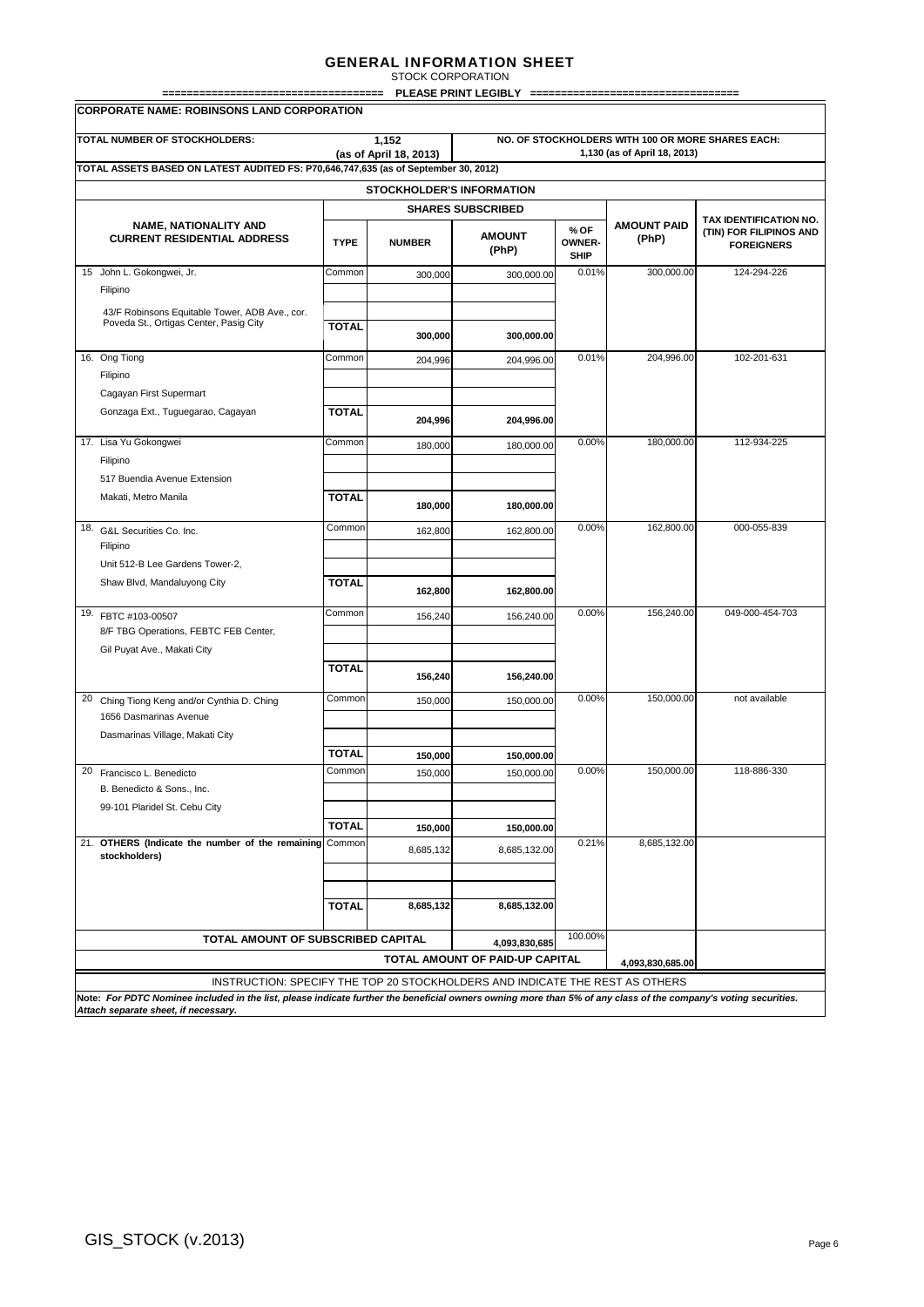STOCK CORPORATION

|                                                                                                      |                                             |                      | PLEASE PRINT LEGIBLY            |                                             |                                |               |                                                            |  |  |  |
|------------------------------------------------------------------------------------------------------|---------------------------------------------|----------------------|---------------------------------|---------------------------------------------|--------------------------------|---------------|------------------------------------------------------------|--|--|--|
| CORPORATE NAME: ROBINSONS LAND CORPORATION                                                           |                                             |                      |                                 |                                             |                                |               |                                                            |  |  |  |
| 1. INVESTMENT OF CORPORATE                                                                           |                                             |                      | <b>AMOUNT (PhP)</b>             |                                             |                                |               | DATE OF BOARD RESOLUTION                                   |  |  |  |
| <b>FUNDS IN ANOTHER CORPORATION</b>                                                                  |                                             |                      |                                 |                                             |                                |               |                                                            |  |  |  |
| 1.1 STOCKS                                                                                           |                                             |                      |                                 |                                             | None                           |               |                                                            |  |  |  |
| by Private Corporations)                                                                             | 1.2 BONDS/COMMERCIAL PAPER (Issued          |                      |                                 |                                             |                                |               |                                                            |  |  |  |
| 1.3 LOANS/ CREDITS/ ADVANCES                                                                         |                                             |                      |                                 |                                             |                                |               |                                                            |  |  |  |
| <b>1.4 GOVERNMENT TREASURY BILLS</b>                                                                 |                                             |                      |                                 |                                             |                                |               |                                                            |  |  |  |
| 1.5 OTHERS                                                                                           |                                             |                      |                                 |                                             |                                |               |                                                            |  |  |  |
| 2. INVESTMENT OF CORPORATE FUNDS IN ACTIVITIES UNDER ITS                                             |                                             |                      |                                 |                                             | <b>DATE OF BOARD</b>           |               | <b>DATE OF</b>                                             |  |  |  |
|                                                                                                      | <b>SECONDARY PURPOSES (PLEASE SPECIFY:)</b> |                      |                                 |                                             | <b>RESOLUTION</b>              |               | <b>STOCKHOLDERS</b><br><b>RATIFICATION</b>                 |  |  |  |
| None                                                                                                 |                                             |                      |                                 |                                             | N/A                            |               | N/A                                                        |  |  |  |
| 3. TREASURY SHARES:                                                                                  |                                             |                      |                                 |                                             | <b>NO. OF SHARES</b>           |               | % AS TO THE TOTAL<br><b>NO. OF SHARES</b><br><b>ISSUED</b> |  |  |  |
|                                                                                                      |                                             |                      |                                 |                                             | 17,698,000                     |               | 0.43%                                                      |  |  |  |
| 4. UNRESTRICTED/UNAPPROPRIATED RETAINED EARNINGS AS OF END OF LAST FISCAL YEAR:                      |                                             |                      |                                 |                                             |                                |               | P11,563,225,962                                            |  |  |  |
| 5. DIVIDENDS DECLARED DURING THE IMMEDIATELY PRECEDING YEAR: (as of September 30, 2012)              |                                             |                      |                                 |                                             |                                |               |                                                            |  |  |  |
|                                                                                                      | <b>TYPE OF DIVIDEND</b>                     |                      |                                 | <b>AMOUNT (PhP)</b><br><b>DATE DECLARED</b> |                                |               |                                                            |  |  |  |
| CASH (P0.36/share)<br>5.1                                                                            |                                             |                      |                                 | 1,473,779,046.00<br>April 18, 2012          |                                |               |                                                            |  |  |  |
| <b>STOCK</b><br>5.2                                                                                  |                                             |                      |                                 | None                                        |                                |               |                                                            |  |  |  |
| <b>PROPERTY</b><br>5.3                                                                               |                                             |                      |                                 | None                                        |                                |               |                                                            |  |  |  |
|                                                                                                      |                                             | <b>TOTAL</b>         |                                 |                                             | 1,473,779,046.00               |               |                                                            |  |  |  |
| 6. ADDITIONAL SHARES ISSUED DURING THE PERIOD:                                                       |                                             |                      |                                 |                                             |                                |               |                                                            |  |  |  |
| <b>DATE</b>                                                                                          |                                             | <b>NO. OF SHARES</b> |                                 |                                             |                                | <b>AMOUNT</b> |                                                            |  |  |  |
|                                                                                                      |                                             |                      |                                 |                                             |                                |               |                                                            |  |  |  |
|                                                                                                      |                                             |                      |                                 |                                             |                                |               |                                                            |  |  |  |
|                                                                                                      |                                             |                      |                                 |                                             |                                |               |                                                            |  |  |  |
|                                                                                                      |                                             |                      |                                 |                                             |                                |               |                                                            |  |  |  |
| SECONDARY LICENSE/REGISTRATION WITH SEC AND OTHER GOV'T AGENCY:                                      |                                             |                      |                                 | <b>BSP</b>                                  |                                |               |                                                            |  |  |  |
| <b>NAME OF AGENCY:</b><br><b>TYPE OF</b>                                                             | <b>SEC</b>                                  |                      |                                 |                                             |                                |               | ТC                                                         |  |  |  |
| <b>LICENSE/REGN.</b>                                                                                 | N/A                                         |                      |                                 | N/A                                         |                                |               | N/A                                                        |  |  |  |
| <b>DATE ISSUED:</b>                                                                                  |                                             |                      |                                 |                                             |                                |               |                                                            |  |  |  |
| <b>DATE STARTED</b><br><b>OPERATIONS:</b>                                                            |                                             |                      |                                 |                                             |                                |               |                                                            |  |  |  |
|                                                                                                      |                                             |                      | TOTAL NO. OF                    |                                             | <b>TOTAL NO. OF RANK &amp;</b> |               | <b>TOTAL MANPOWER</b>                                      |  |  |  |
| TOTAL ANNUAL COMPENSATION OF<br>DIRECTORS DURING THE PRECEDING<br>FISCAL YEAR (in PhP)<br>P3,690,000 |                                             |                      | <b>OFFICERS/MANAGERS</b><br>610 |                                             | <b>FILE EMPLOYEES</b><br>1,826 |               | <b>COMPLEMENT</b><br>N/A                                   |  |  |  |
|                                                                                                      |                                             |                      |                                 |                                             |                                |               |                                                            |  |  |  |